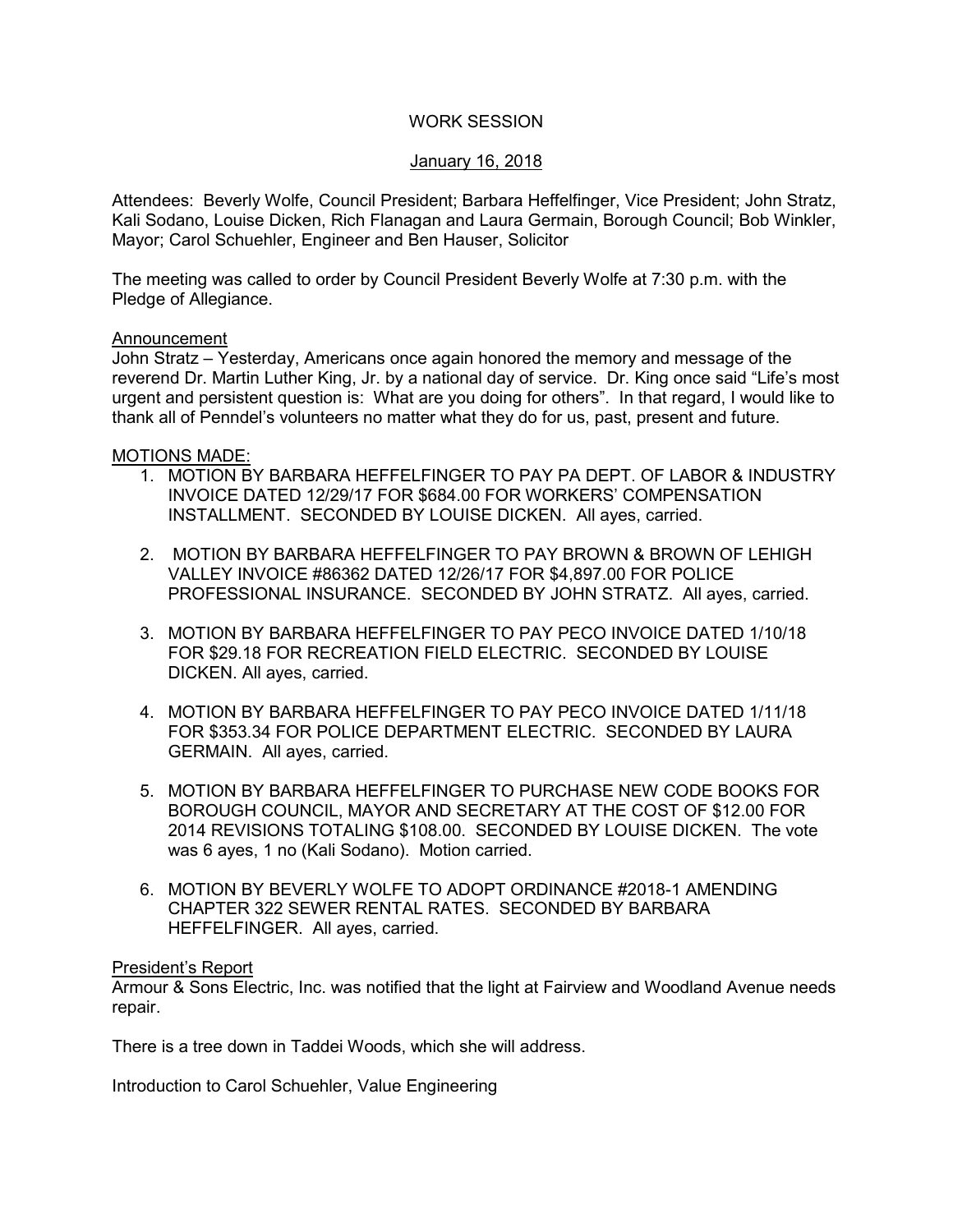Committee Assignments (Chairperson listed first) **Finance/Administration/Cable:** Heffelfinger, Dicken **Insurance/Pensions:** Dicken, Sodano **Emergency Management:** Mayor **Public Safety:** Stratz, Heffelfinger **Community Development/Open Space**: Heffelfinger, Dicken **Ordinance:** Germain, Stratz **Streets:** Stratz, Germain **Sewer:** Stratz, Germain **Refuse:** Flanagan, Sodano **Building & Maintenance:** Dicken, Heffelfinger **Community Relations:** Germain, Heffelfinger

Special Committees & Liaisons **Recreation Board,** Germain, Flanagan **Finance & Long Range Planning:** Heffelfinger **Revitalization Task Force:** Heffelfinger, Germain **Planning Commission:** Heffelfinger

#### Old Business

Council President distributed three proposals for zoning/code enforcement services to Council for review. Two residents requested the interviews be at a public meeting. Another stated it should be the president's choice and not be public.

MOTION BY JOHN STRATZ TO INTERVIEW CANDIDATES IN EXECUTIVE SESSION. SECONDED BY LOUISE DICKEN. The vote was 0 ayes, 7 nos. Motion failed.

Kali Sodano asked if there have been any updates on the police chief background checks, which were approved by Council. Mr. Hauser has been in contact with the previous solicitor and the information hasn't been provided yet. She also asked if the borough engineer has insurance. Carol Schuehler confirmed that she does and the certificate has been provided to the borough.

Borough Secretary is to schedule Boot Camp training through the PA Borough's Association for the two new members of Council. It will be held on January  $26<sup>th</sup>$  and  $27<sup>th</sup>$  in Langhorne.

#### New Business

MOTION BY LOUISE DICKEN TO OPEN THE 2018 BUDGET. SECONDED BY BARBARA HEFFELFINGER. The vote was Rich Flanagan no, Louise Dicken yes, Laura Germain yes, Barbara Heffelfinger yes, Beverly Wolfe yes, Kali Sodano no, John Stratz yes. The vote was 5- 2, motion carried.

MOTION BY BARBARA HEFFELFINGER TO ADVERTISE THE SPECIAL MEETING TO REVIEW AND POSSIBLY AMEND THE 2018 BUDGET ON JANUARY 25, 2017 AT 7:00 P.M. SECONDED BY LAURA GERMAIN. The vote was 5-2, motion carried.

#### Carol Schuehler, Borough Engineer

Ms. Schuehler presented the plan for the driveway extension from Mill Creek Apartments to the apartments at the former Cairn University dormitories, both owned by Westover Companies. She met with Ken Coffman from Westover Companies and his engineer from D.L. Howell and discussed their plan of a small driveway to connect the two properties. Their long-term plan, in addition to the driveway, is to construct more parking area behind one of the existing buildings.